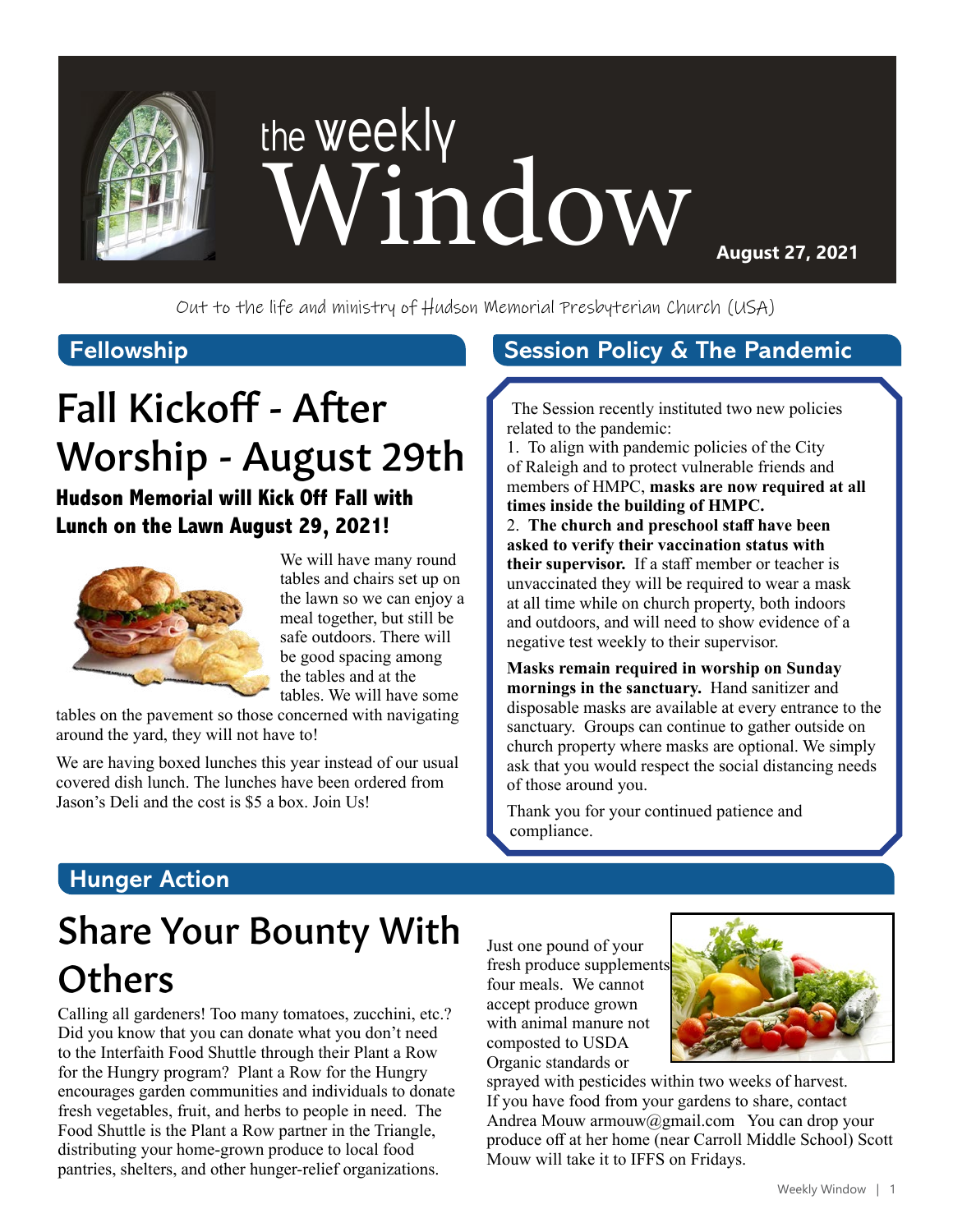### **Adult Faith Formation**

# Brown Bag with Pastor Mac



Brown Bag Lunch will begin a six session



series on Being Reformed: Faith Seeking Understanding, Confession of Belhar on Monday, September 13th at noon, location to be determined. The Belhar Confession emerged from South Africa as a witness of Christian faith against the sins of racism and focuses on major themes of unity, reconciliation, and

justice in the context of the church's Trinitarian belief. Explore what it means to be a confessional Church and to meet and confess our faith in the face of racism in its various forms. This confession was added to the PC(USA) Book of Confessions just a few years ago. Mac has ordered the curriculum, [please let him know via email if](mailto:mschafer%40hmpc.org?subject=)  [you would like to participate in the study.](mailto:mschafer%40hmpc.org?subject=)

# Seeing the Word

This monthly small group comes together for bible study and discussion on the third Monday of the month. It is next meeting on Monday, September 20th at noon, location to be determined. This group uses the St. John's Illuminated Bible to discuss a scripture using a visual image.



The Saint John's Bible is the first completely handwritten and illuminated Bible commissioned by a Benedictine abbey since the invention of the printing press. Beginning in 1970, master calligrapher Donald Jackson expressed in media interviews his lifelong dream of creating an illuminated Bible. Following a Saint John's Universitysponsored calligraphy presentation at the Newberry Library in Chicago in 1995, Jackson discussed a handwritten Bible with Fr. Eric Hollas, former executive director of the Hill Museum & Manuscript Library at Saint John's University in Collegeville, Minnesota. Between 1996 and 1997, Saint John's explored the feasibility of the Bible project, Jackson created first samples, and theologians developed the illumination schema. The Saint John's Bible was officially commissioned in 1998 and funding opportunities were launched. The public was introduced to the project in 1999 and production was completed in 2011, with the final word penned in May 2011 and touch-up work completed by December 2011.The Saint John's Bible is divided into seven volumes and is two feet tall by three feet wide when open. The Bible is made of vellum, with 160 illuminations. Pastor Mac has just begun looking at New Testament Illuminations with the group. If new people would like to join the group this fall, all are welcome! [Please contact](mailto:mschafer%40hmpc.org?subject=)  [Pastor Mac if you'd like to be added to the distribution list.](mailto:mschafer%40hmpc.org?subject=)

# Presbyterian Pint **Faith Formation for Men**

Presbyterian Pint will begin a six session series on Being Reformed: Faith Seeking Understanding, Theology For Presbyterians.



This study focuses on what the Reformed and Presbyterian traditions have believed in the past and ways key theological understandings matter in our Christian



lives in the church today. Theological **EFINGReformed** issues include the Bible, God, Jesus Christ, and the Holy Spirit. Being Reformed: Faith Seeking Understanding is a series of biblically based mini-courses that provides adults with a foundational understanding of the Reformed faith. Each six-session study--written by wellknown and respected scholars--features Scripture, prayer, in-depth commentary,

and questions for reflection. Each study addresses its subject from a Reformed theological perspective. This series will begin on Thursday, September 23rd at 7 p.m., location to be determined Pastor Mac has ordered the study guide. [Please let him know if you'd like to](mailto:mschafer%40hmpc.org?subject=)  [participate and he will get you the study guide](mailto:mschafer%40hmpc.org?subject=)

# Waking Up with the Word

Waking Up with the Word is a long running bible study for men. Two Tuesdays a month it meets by ZOOM and two Tuesdays it meets in-person on the



Westminster Hall Patio. The group uses an ancient bible study process called Lectio Divina. We look at the passage that will be preached on the upcoming Sunday. The study revolves around three questions:

- *• What is a word or phrase that stands out to you?*
- *• Allow that word or phrase to develop into a memory from your life, a though on the passage or metaphor*

*• What is Christ calling you to through the passage?* No previous bible study experience is needed. It is a great group of guys who are welcoming and wise in their comments. For our in-person meetings coffee and bibles are provided. [If you have questions or would like to be](mailto:mschafer%40hmpc.org?subject=)  [added to the email distribution list, please contact Pastor](mailto:mschafer%40hmpc.org?subject=)  [Mac.](mailto:mschafer%40hmpc.org?subject=)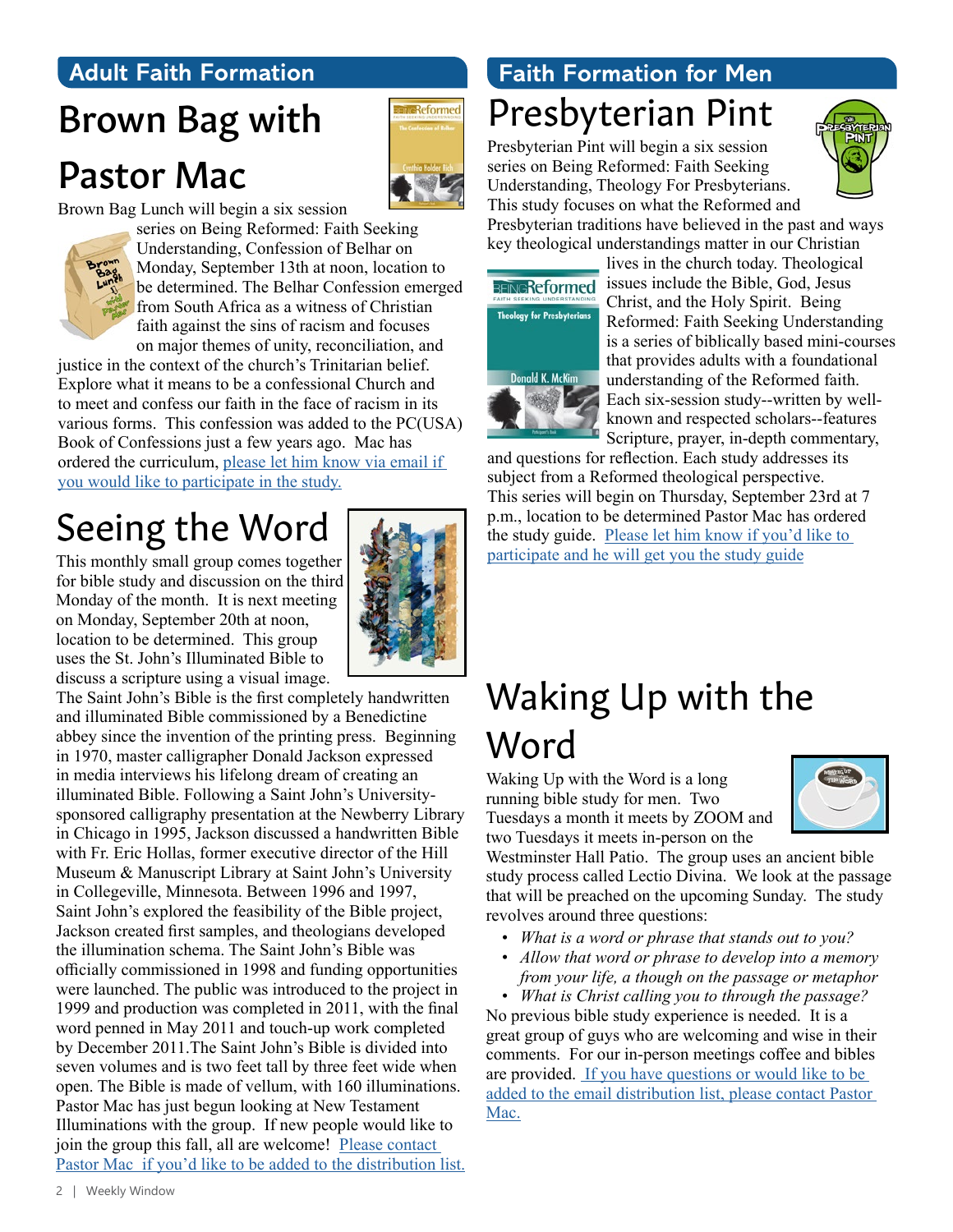### **Adult Faith Formation**

# Adult Faith Formation Opportunities (aka The Gathering) Sundays 9:30-10:20am begin September 12

We are grateful for the many virtual faith formation opportunities that are ongoing and we are also excited about the long awaited return to some in person offerings, especially on Sunday mornings! All adults who would like to gather in person for fellowship, consideration of Christian discipleship grounded in the teachings of scripture, and discussion of current events are invited to join one of the three available offerings. Topics and formats will vary depending on the participants and leadership. As we gauge your interest and availability we will add to/amend these offerings accordingly for the fall semester.

- Offering 1 (aka the John Knox Class) will meet in the south end of Westminster Hall, masks required. Nancy Law will lead a weekly study of favorite Psalms suggested by participants as the basis for discussion of their application to our daily lives and how they guide us in challenging times. Coordinators: [Mike](http://ddelaw1965@verizon.net) and [Nancy Law](http://nlaw1965@verizon.net)
- Offering 2 (aka the Mixed Adults Class) will meet in the Parlor, masks required. This group has lively conversations based in Scripture, about various books, and using media sources that challenges us and is led by a team who will present either a series or one off topics to help explore and understand our faith in our daily life. Coordinators/Leaders: [Ron Ash](mailto:ronpeeps%40gmail.com?subject=), [Jimmy](mailto:zwihulsey%40gmail.com?subject=) [Hulsey](mailto:zwihulsey%40gmail.com?subject=), and [Susan Grigg](mailto:irismom1%40att.net?subject=)
- Offering 3 will meet outside at the Labyrinth/Fire Pit area on the north end of our campus. Those who would like join others for his informal time of reconnecting over coffee (provided) will want to bring a lawn chair, masks are not required outdoors. Coordinators [Susan Bradshaw](mailto:susanbradshaw8%40gmail.com?subject=) and [Lindsey Crone](mailto:logden87%40gmail.com?subject=).

## **Office**

# Notary

Pat Cash, Church Business Administrator, is a Notary Public. If you have a need for a Notary, please contact [her,](mailto:pcash%40hmpc.org?subject=) or give her a call at 919-787-1086 to set up a time to have your document notarized. We will follow Hudson's guidelines to safely distance.

# **Director of Music Ministries**

# A Note from Barbara Loehr-Fox



#### I am very happy to begin my time walking beside you in ministry. My first week was full of meetings, visiting and music. I am excited to get to know you all and make some beautiful music together.

I plan to take a few weeks to give you a snapshot of who I am. I was born and raised in

Gainesville, Fl. and am a big Gator fan. My elderly mother is the only remaining family member there. My father passed away 2 years ago. I have two older brothers. One lives in Pensacola, Fl, and my oldest brother lives here in the Raleigh area. My younger sister lives in suburban D.C. So, I'm now closer to two of my siblings! I grew up in a little Methodist church and participated in every program offered there as a child, youth and young adult. My mom took my religious education very seriously and volunteered heavily at the church. I have always loved music and vividly remember singing in church at a young age and in programs in my elementary school. Next week I'll tell you about the revelation that brought me to a profession in music. In the meantime, I hope you will consider joining the music ministry in some way during the beginning of my time with you. Together we can share our faith and love of the Triune God through music.

Many blessings, Barbara

# **Missions**

# August Special Offering

### **Presbyterian Disaster Assistance**

Your gifts to this offering provide core funding for the work of PDA, enabling immediate response to national and international disasters and strengthening ongoing work such as training and development, refugee ministry, and response to disasters that do not receive media attention. Funds are divided among Presbyterian Disaster Assistance, Self-Development of People, and the Presbyterian Hunger Program. You may mail your donations to the church, [donate online,](https://www.eservicepayments.com/cgi-bin/Vanco_ver3.vps?appver3=Fi1giPL8kwX_Oe1AO50jRnQ574HZh5kFEHVJ6e5We_Us4NSQukCYDzKLUtTTUlsf2EvVVAEjqawDomKT1pbouTsRltlX7QEmZN4jxtbsYBc=&ver=3) or text to give (text amount PDA) example (25 PDA to 888-906-0744).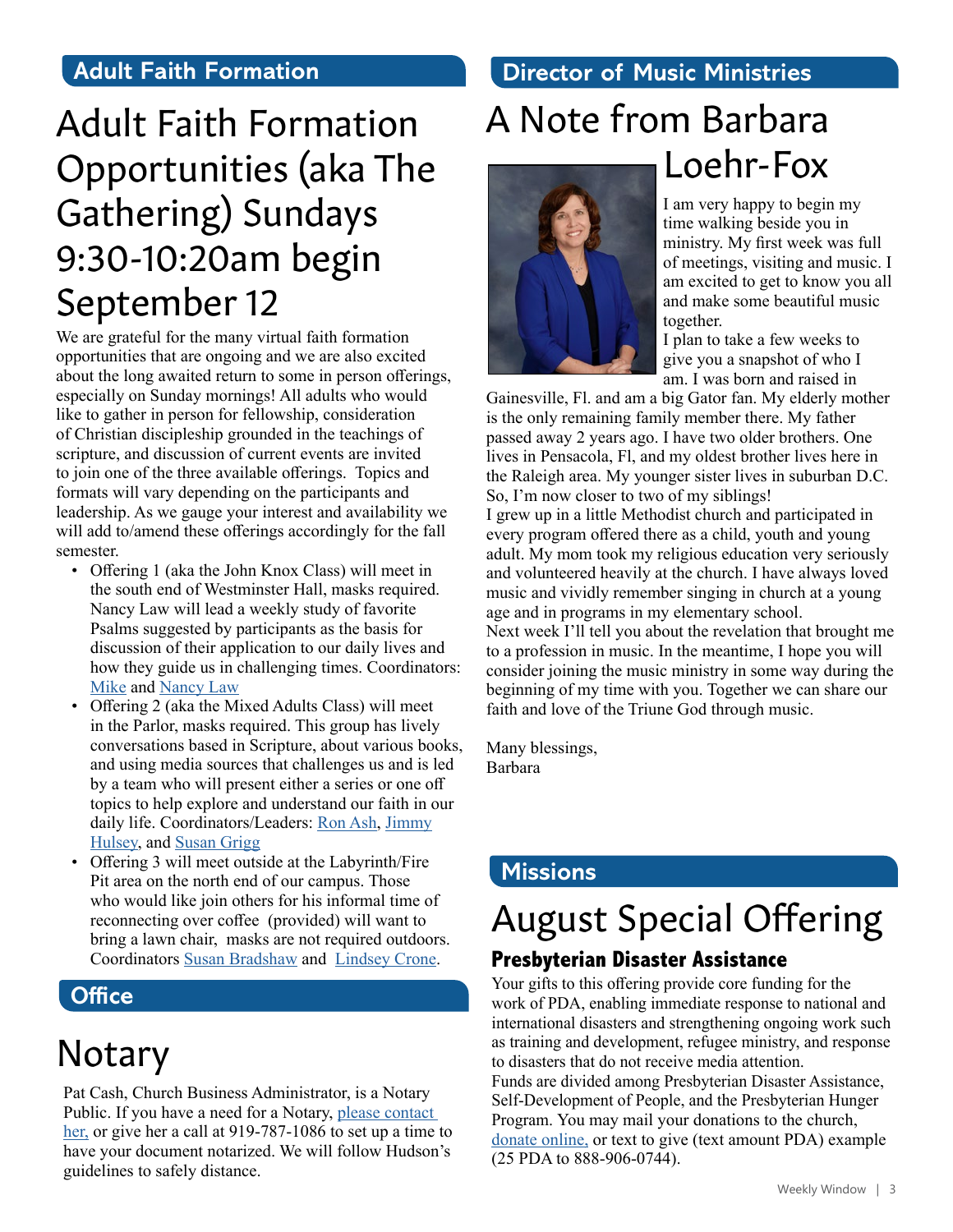# **Youth Ministry** Youth Programs

#### **Sunday Mornings**

- The Explorers (grades 5-7) Sunday School Class will begin after Labor Day on Sunday, September 12 during our regular church education hour. (9:30- 10:20am) We will meet in the Explorers Class Room! See you there.
- 2022 Confirmation Class Kick-Off (8th Grade and Older) – The Confirmation Class will gather for their first Sunday morning gathering on Sunday, September 12 in the Confirmation Class Room. If you plan on participating in Confirmation, and have not contacted us, please do so this week. Confirmands should start thinking about who you might want to be your Confirmation Mentor! This can be any adult who is a part of the HMPC family. If you have any questions, feel free to contact Rich Richards
- Rising Fifth Grade Youth and Parent E-mail Information Needed – The Explorers 5-6-7 Sunday School Class (for grades 5-7) and the Middle School Youth Group (grades 5-8) are excited about the rising fifth grade youth that will be moving into the church's youth program this fall. If you would like to be added to the mailing list, please e-mail the following information to Rich Richards: the youth's name, school, and e-mail address, and parent's name, telephone number, address, and e-mail address.

#### **Sunday Evenings:**

• Fall Kick-off for Middle School and High School Youth Group is Sunday, September 12 at the church. Start looking in your inbox for information about details regarding this event along with a Fall Calendar of events.

[Contact Rich Richards here](mailto:rrichards%40hmpc.org?subject=)

## **Children's Ministry**

# Music for Children



On Sunday, August 29th, our children will praise God through music by participating in Joyful Noise during the normal 10:30 Sunday school hour. Children will still be signed in to the Sanctuary and will

head to Joyful Noise after the Children's message. This is a wonderful opportunity for the children to be reintroduced to our children's music program before we officially kick off on September 12th at the 9:30 hour!

### **Hudson Memorial Preschool**

Back to school…we are very excited to welcoming the children back to preschool on Monday, August 30th. We had a busy week preparing our classrooms for the children, it is always fun to begin a new school year. Our main goal is to provide a safe, healthy and nurturing environment for the children and we remain committed to make the 2021-22 school year just that! A big thank you to John Hall, Mike Law, Harry Bowles and John Whisler for their skills in building and delivering new cabintry for our three year old classroom. These gentleman are always ready to step up and lend a hand when needed.



# **Deacon Ministry** Prayers for Households



Prayer is foundational to the ministry of the Deacons and we consider it a privilege to pray with and for our church family. The Deacons are praying for member households each week,

with the goal of praying for each and every member of our congregation. These households are listed below so the congregation can join in praying for them as well. Each household will receive a positive note of encouragement from the Deacons in the mail. If you have a specific request for prayer, you can submit a prayer request at HMPC.org or you may call 919-787-1086 and press 2 for the Deacon's Prayer Line. Tony Bedini is the Deacon on Call for August. Please keep these families in your prayers:

- *• Tiffany & Dan Wheeler*
- *• John Whisler & Carolyn Scott*
- *• Kathy & Ed White*
- *• Lisa, John and Matthew Williams*
- *• Malcolm Williams*
- *• Cindy and Amanda Wolf*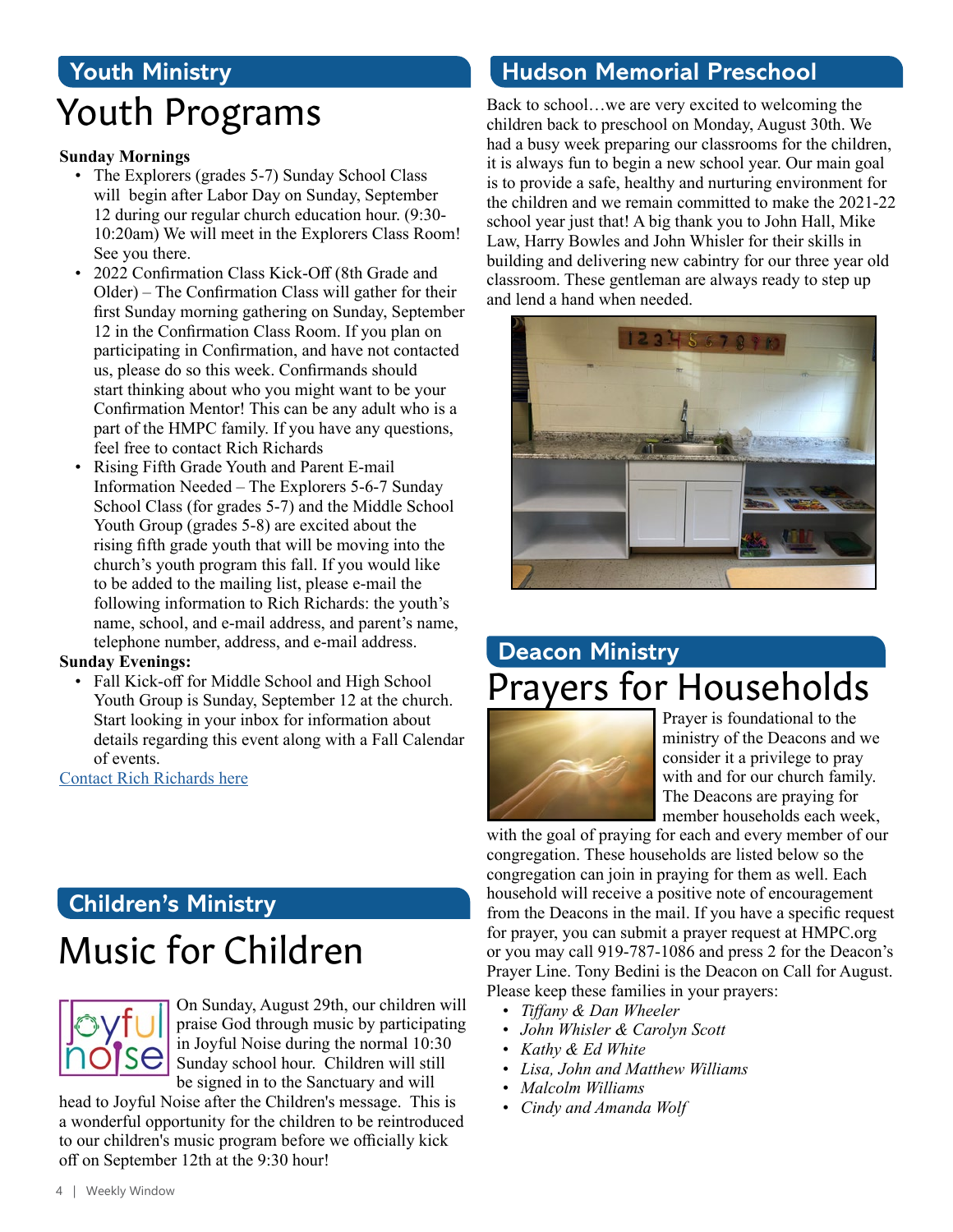#### **Birthdays**

# Happy Birthday

#### **September**

- **1. BJ Parangi, Jennie Spell, Susie Bradshaw**
- **2. Kathy Sharpe, Emerson Fitzgerald, Erik Jacobsen**
- **4. Mitchell Puryear, Sara Martin**
- **5. Daniel Dickerson, Nancy Eyre**
- **6. Caroline Bradshaw**
- **7. Carol Mims, Jared Sanspree**
- **8. Markos Ya, Sam Hague, Joshua Frelich, Pat Hedrick**
- **9. C. Stephens, Nolan Coppedge, Corey Atkinson, Caleb Bowles**
- **10. Reese Allen, Jolene Allard, Renee Crawford, Lauren Llewellyn, Caroline Rohs, Graham Burch**
- **11. Hunter Rogers, Sam Duncan**
- **12. Sarah Sandlin, Holly Sandlin, Veda Capps, Hannah Bever**
- **13. Wendy Nellis**
- **14. Kelly R. Boone, Jeffrey Coonse**
- **15. Skye Schafer, Kessler Dickerson, David Hanks**
- **17. Nikki Melling, Tripp Madden, Sara Beth Hague, Claire Bond**
- **18. Jean Macomber**
- **19. Evelyn Bartow, Barton Meeks, Alison Keever**
- **20. Harry Bowles, Steve Huth, Coleman Bumgardner, Jamie Julian**
- **21. Kim Hanchette, Christina Billman, Katherine Magee**
- **22. Elizabeth Rankin, William Bradshaw, Delinda Eubanks**
- **23. Lauren Conder**
- **24. Morgan Jackson, Shirley Hall, Caroline Keever**
- **25. Jean Glaub Maskonen**
- **26. Matt Bowles, Henry Apple, Grace Hutchinson**
- **27. Cindy Wolf**
- **28. Margaret Lockard, Julia Powell, Judie Greenawalt**
- **29. Beau Sanchez, William Stephens**
- **30. Ann Tice, Ashley Edmister, Julia Duncan**

# **Worship & The Arts**

# Live-Streaming Sunday Worship

For those unable to attend worship in person, we will be live streaming the services. Please know that the live streams will also be recorded and posted on the church YouTube channel, as well as the church website.

### **[Click here to live-stream this Sunday's](https://www.youtube.com/channel/UCuYf7XqKx9g_Mc0_BsPkWlA)  [10:30 am service.](https://www.youtube.com/channel/UCuYf7XqKx9g_Mc0_BsPkWlA)**

**Sound Technicians Needed -** We are in great need of people to help run our sound system and stream our service. All that is required are good ears and a willingness to learn. If interested, contact Pepper or someone at the soundboard. We so appreciate our present sound team: John Whisler, Barton Meeks, plus new streamers, Sarah Bedini, Erik Jacobsen, Tiya Komono, Mia Komono.

# Nursery is Open



# on Sundays!

Our nursery is open during worship. Your children from birth to 3 years old will be safely taken care of by our compassionate,

trained, and responsible childcare workers. [Contact Cary Dickerson, Interim Director of Children's](mailto:cdickerson%40hmpc.org?subject=)  [Ministries if you have any questions.](mailto:cdickerson%40hmpc.org?subject=)

# Flower Donations **Chancel Guild**

Secure a date to honor or remember someone with a floral arrangement. To sign up, or for more information, refer to the flowers bulletin board outside room #103 or call Pat Cash at 919-787-1086.